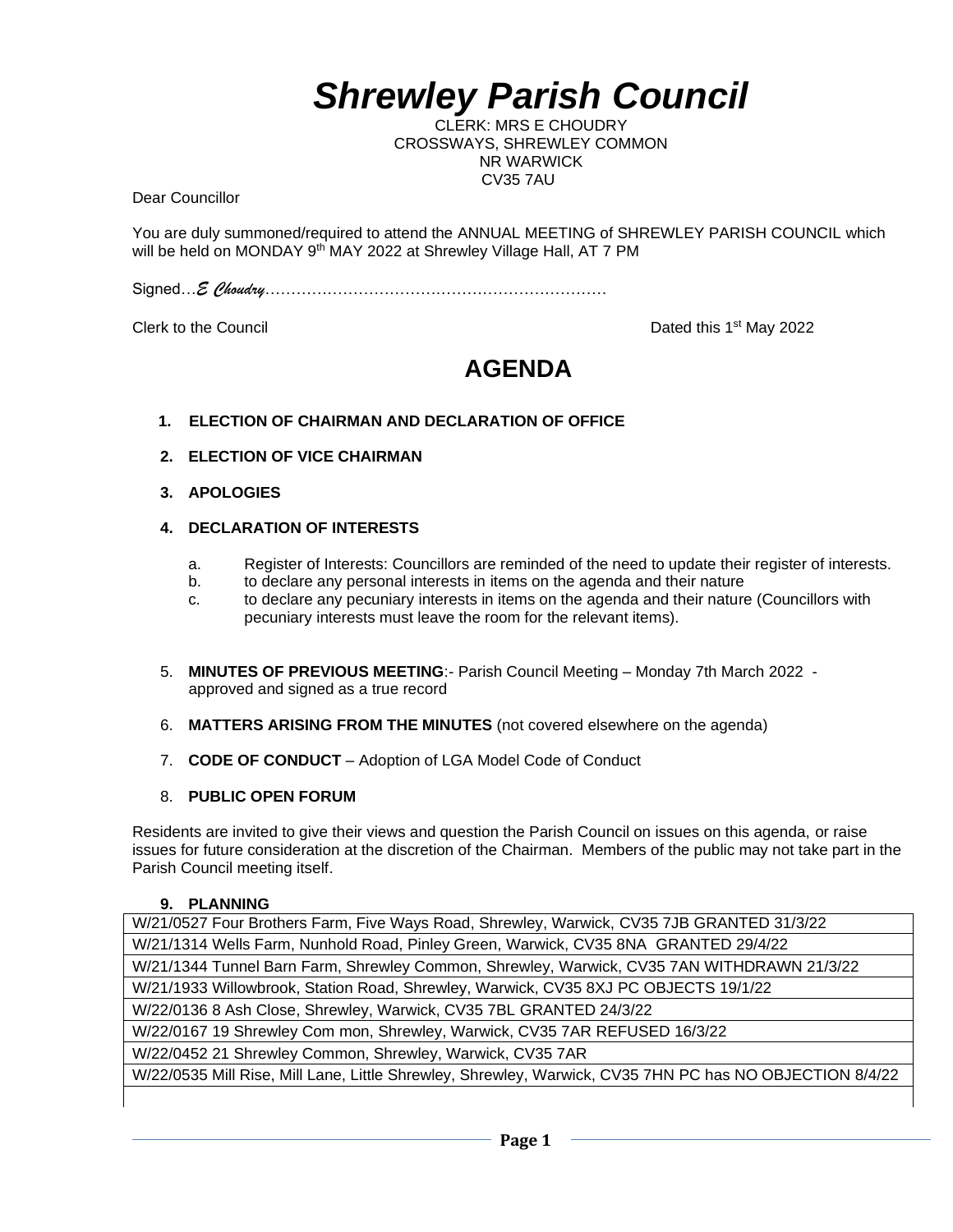W/22/0572 The Wrens Nest, Mill Lane, Little Shrewley, Shrewley, Warwick, CV35 7HN PC has NO OBJECTION 12/4/22

W/22/0169 20 Station Road, Shrewley, Warwick, CV35 7LG PC has NO OBJECTION to this application.20/4/22 APPEALS

APP/T3725/W/22/3290090 Unit 7, The Mill, Mill Lane, Little Shrewley, Shrewley, Warwick, CV35 7HN

- 10. **WCC REPORT** C Cllr Jan Matecki
- 11. **WDC REPORT** D Cllr George Illingworth/Richard Hales

# **12. OTHER PARISH BUSINESS**

- Review of Annual Assembly Tuesday 29<sup>th</sup> March
- Annual Assembly action items
	- Traffic calming in Shrewley Common Speed gates
- Housing Needs Survey
- 20's Plenty
- Vehicle activated sign on B4429 at Barn Close Nurseries
- New west Warwick minibus DRT service
- 2023 PC Meeting Dates
- **Community Emergency Plan**
- **Tree Charter**
- Climate Emergency
- Northleigh House grant application for defibrillator

#### **13. ONGOING ACTION ITEMS**

- Friends of Hatton Station Report
- Shrewley website update/ Statutory publication of documents on website

## **14. HIGHWAY AND PUBLIC FOOTPATH/TOWPATH MAINTENANCE AND REPAIR**

- **WCC Fault Reporting System**
- Footpath fault report
- Highway fault reports
- Towpath maintenance east end Shrewley Tunnel
- **15. CORRESPONDENCE** Comments, questions, actions in connection with March and April correspondence which has been previously circulated.

## **16. VILLAGE HALL UPDATE**

# **17. MEETINGS ATTENDED BY COUNCILLORS**

#### **18. FINANCE**

- **18.1** Hatton PCC grant application
- **18.2** Clerks Local Government New Pay Scale increased by 22p per hour.
- **18.3** Insurance renewal
- **18.4** Review of SPC Financial regulations.
- **18.5** Review of SPC Standing Orders
- **18.6** 2021/22 Certificate of Exemption approved and signed for submission to PKF Littlejohn
- **18.7** 2021/22 Internal Audit Report received
- **18.8** Approval and signing of 2021/22 Annual Governance Statement
- **18.9** Approval and signing of 2021/22 Accounting Statement in the Annual Governance and Accountability Return
- **18.10** Permission to pay:

Cheque/ Payee Amount Research Payee Amount Research Payee Amount Research Payee Amount Research Payee Amount R